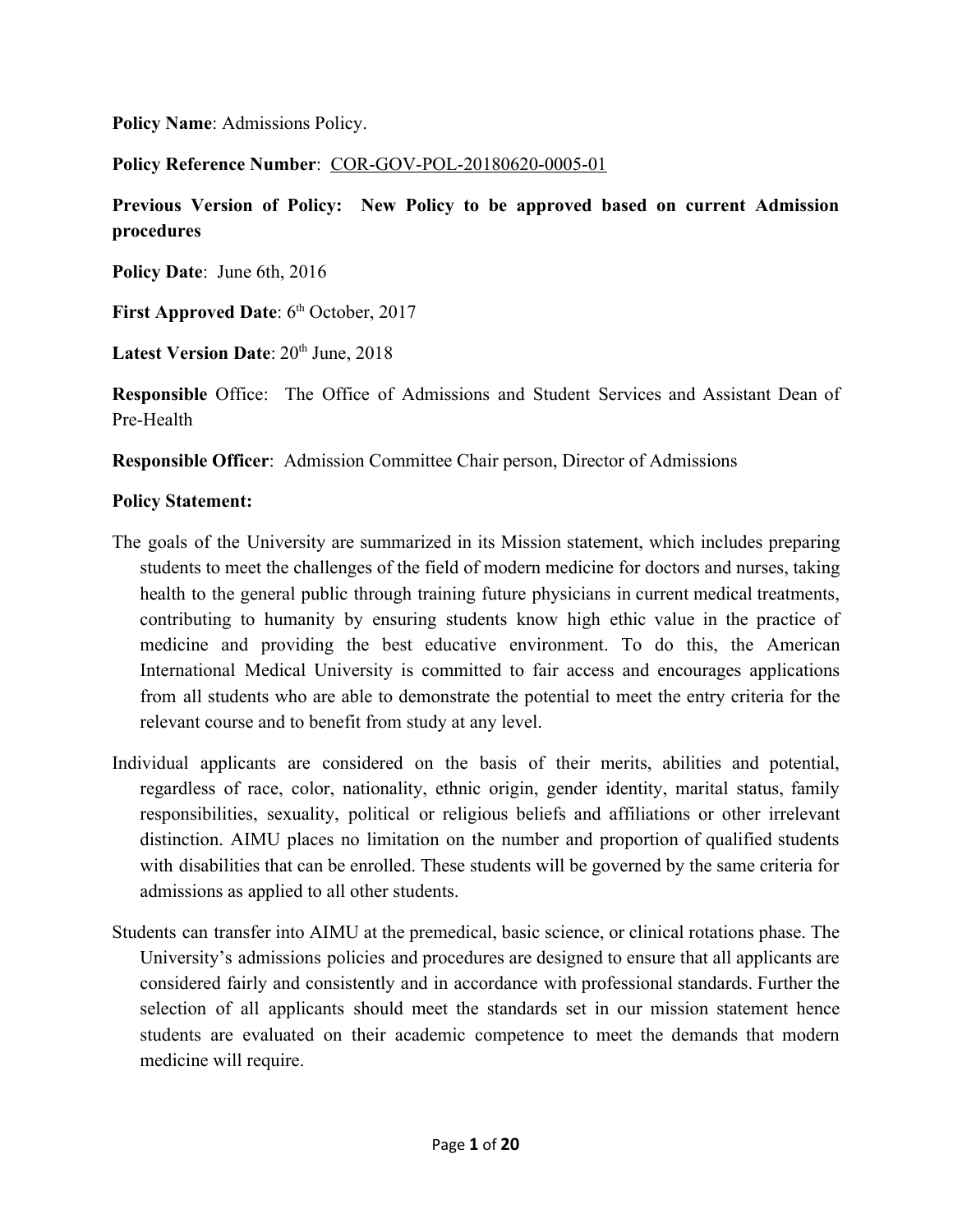The School of Nursing admissions policies, strategies, and procedures reflect AIMU's mission, goals, and objectives. The University admits qualified students who have completed the age of 16 years.

## **Objective of policy:**

This policy is intended to provide the main framework for University admissions, and to act as a guide for all actions in the admission process. It guides processes like transfer students and handicapped students. The transfer section of this policy is to facilitate student transfer to AIMU, and at the same time ensure appropriate selection and placement to continue the academics in alignment with AIMU's goals and to produce quality physicians to serve the community. The policy also makes note of the different needs of the students in terms of the licensing exam they wish to pursue and informing students of the criteria required by the licensing bodies.

The disabilities section of the policy is a guide in assessing disability in applicants in the admissions process and whether the school has the accommodations to ensure an equal and fair education for the applicant with disabilities.

## **Related Documents**:

- 1. Admissions and Student Services Operational Procedures
- 2. ECFMG Information Booklet
- 3. AMA Graduate Medical Education Directory
- 4. GMC licensing requirements-http://www.gmc-uk.org/doctors/licensing.asp
- 5. WES-<http://www.wes.org/gradeconversionguide/>
- 6. World Directory of Medical Schools<http://www.faimer.org/resources/world-directory.html>
- 7. Technical standards for Medical School Administration
- 8. AAMC Medical Students with Disabilities: A generation of practice
- 9. West, M. Heath, D. (1982). The Physically Handicapped Student In Medical School: A preliminary Study. Journal of Medical Education [J Med Educ] 1982 Dec; Vol. 57 (12), pp. 918-21.
- 10. Eickmeyer, S. Kim. D. Kirschner, Kristi. Curry, Raymond. (2012). North American Medical Schools Experience with and Approaches to the needs of students with physical and sensory disabilities. Academic Medicine 2012 May; Vol 87 (5), pp. 567-573

**Who would be affected by the policy**: The policy will be implemented by the Admissions Committee and this committee will use the policy to evaluate applicants based on the criteria set forth to determine the qualifications and direct placement. The Admissions Committee consists of Members selected from full-time faculty and the academic administration. Potential students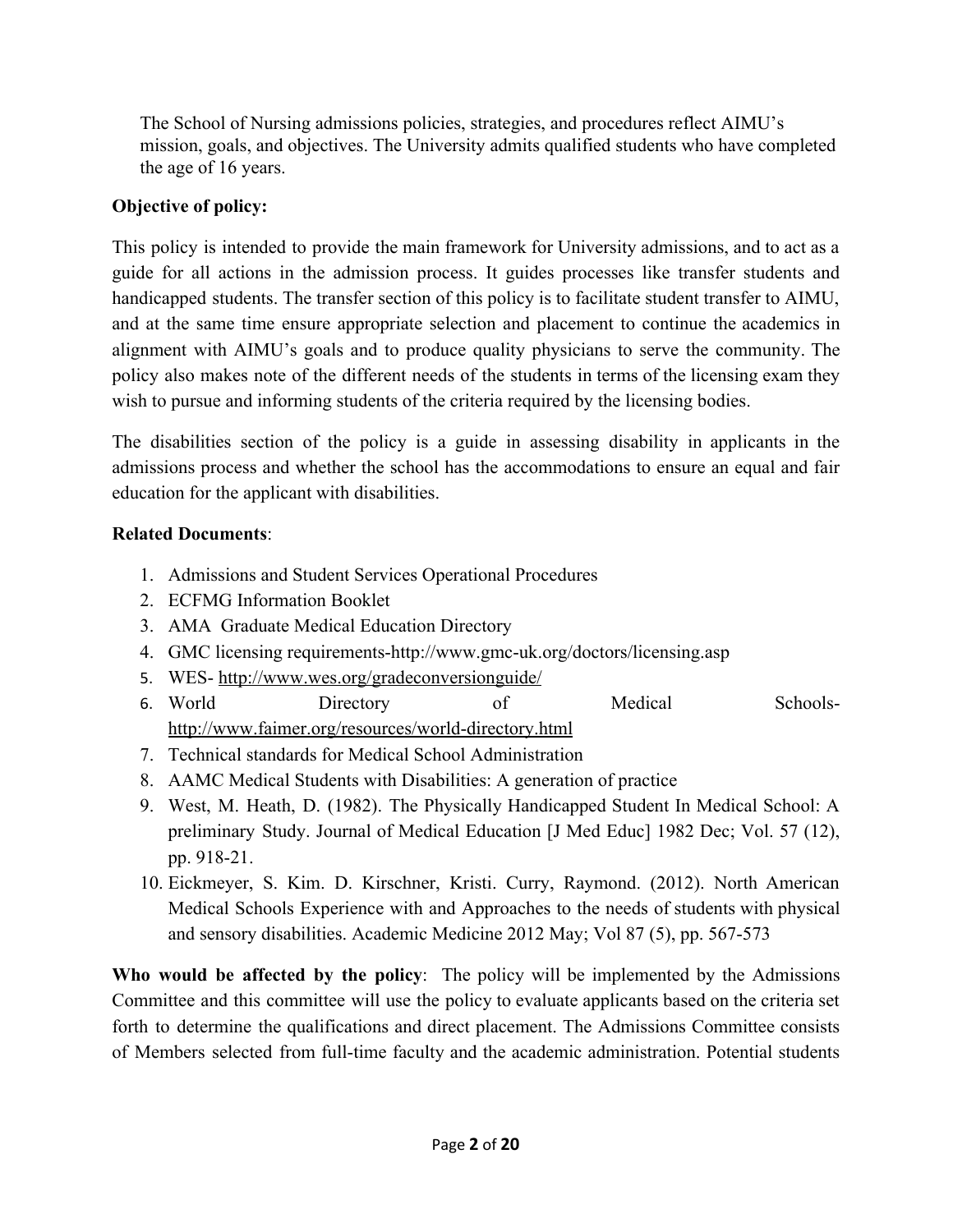will also be affected and hence this policy will be made available on the website to ensure the students are aware of the selection criteria for admission.

**Redress**: Any complaints in the Admission process can be queried through the Office of the Dean.

**Penalties:** The penalty for not adhering to the principles of the policy will be removal from the Admissions Committee. This is due to the fact that not adhering to this policy will result in failure to meet the duty we have to the student and the institution for quality assessment and maintaining the standard of our graduates. The goal of the admissions policy is to assess potential contribution to the Field of Medicine and Nursing based on essential traits and unique features.

**Effective Period**: This policy should come into effect before July 2016 and be used as a tool henceforth.

## **Admission Committee Members:**

The admissions committee consists of 3 faculty members; 1 basic science faculty, 1 clinical faculty and 1 pre medical faculty. One of the faculty members will serve as the Chair of the Committee. The committee also has 1 faculty doctor from one of the clinical rotation sites who rotates every 3 years. This member is especially involved in the interview and evaluation process for clinical transfer applicants. The committee will also have two student members – one from the basic sciences and one from the clinical sciences.

## **Definitions:**

- 1. **Credit/Credit hour**: A credit hour is the unit of measuring educational credit, usually based on the number of classroom hours per week throughout a term. Students are awarded credit for classes on the basis of the Carnegie unit which defines a semester unit of credit as equal to a minimum of three hours of work per week for a semester.
- 2. **Indian Student**: International Graduate holding the "10+2" pattern of education credentials. In this pattern, study of 12 years is done in schools or in colleges with the  $+2$ years equivalent to post-secondary education.
- 3. **African Student**: International Graduate holding West African Senior High School Certificate credentials. This level equates to secondary education.
- 4. **North American**: International Graduate holding a High School Diploma or GED from the American/Canadian Educational System. This level equates to secondary education
- 5. **Caribbean Student**: International high school graduate with regional CXC credentials, this level equates to secondary education.
- 6. **A Level Student**: Any student holding A-level/Cape certificate credentials. This equates to post- secondary education.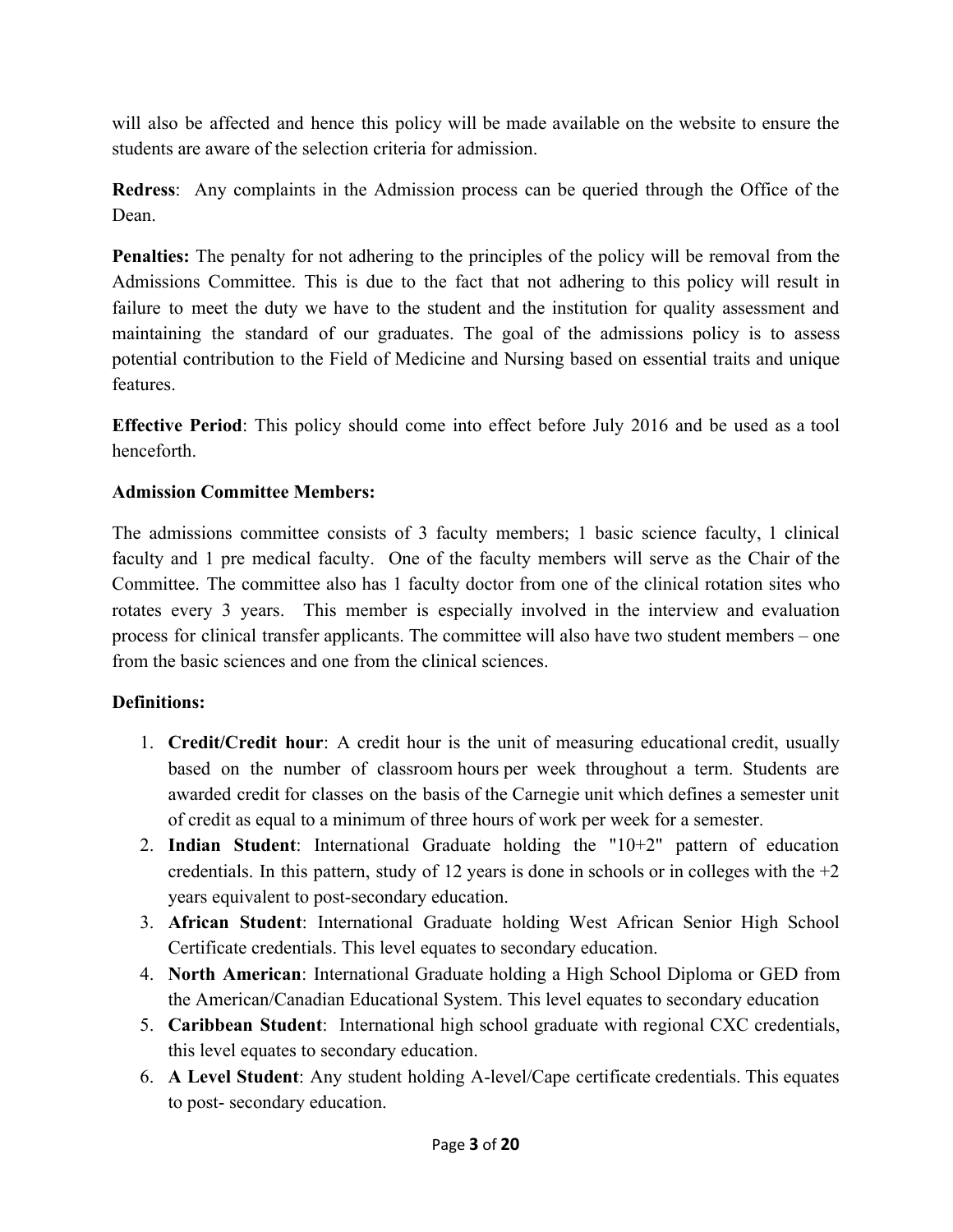- 7. **Transfer student**: Transfer students are applicants who have attended another institution(s) and intend to transfer all or some of previously completed courses toward their study at AIMU.
- 8. **Disability:** A physical or mental impairment that substantially limits one or more major life activities in an individual.
- 9. **Physical and Sensory Disabilities**: any physical impairment or impairment of special sense organs including vision and hearing that substantially limits a person's major life activities. Pregnancy is not considered impairment.
- 10. **Special Accommodations**: changes to the university environment to allow for enrollment of a health challenged individual includes environmental modifications such as ramps or lifts, and wheel chair accessible entrances, multiple mediums of text such as auxiliary aids such as audio- recorded lectures, and degree requirements in terms of academics, attendance and the clinical areas.
- 11. **TOEFL**: Test of English as a Foreign Language is a standardized test to measure the English language ability of non-native English language speakers wishing to enroll in English-speaking universities.
- 12. **IELTS**: The International English Language Testing System, or IELTS, is an international standardized test of English language proficiency for non-native English language speakers.
- **13. Medium of Instruction Letter:** A letter confirming that the language in which the instruction was given was English.

## **The Procedure**:

## **Applicant's Documents**

Each applicant will be assessed on their capability to contribute to the health field. The submission of the following documents will be used to create a file to be used for evaluation which will be accompanied by an internal School of Medicine (SOM) or School of Nursing (SON) Admission form:

The following is a list of required documents to be submitted to our Admission Office.

- ➢ Notarized or Certified Transcripts of courses completed
- ➢ Copy of Police Clearance Certificate
- $\geq 4$  color passport-size photographs
- ➢ Copy of Financial/Bank Statement or Affidavit of support (from parents or caretaker whose net worth is 3 times more than the tuition fees)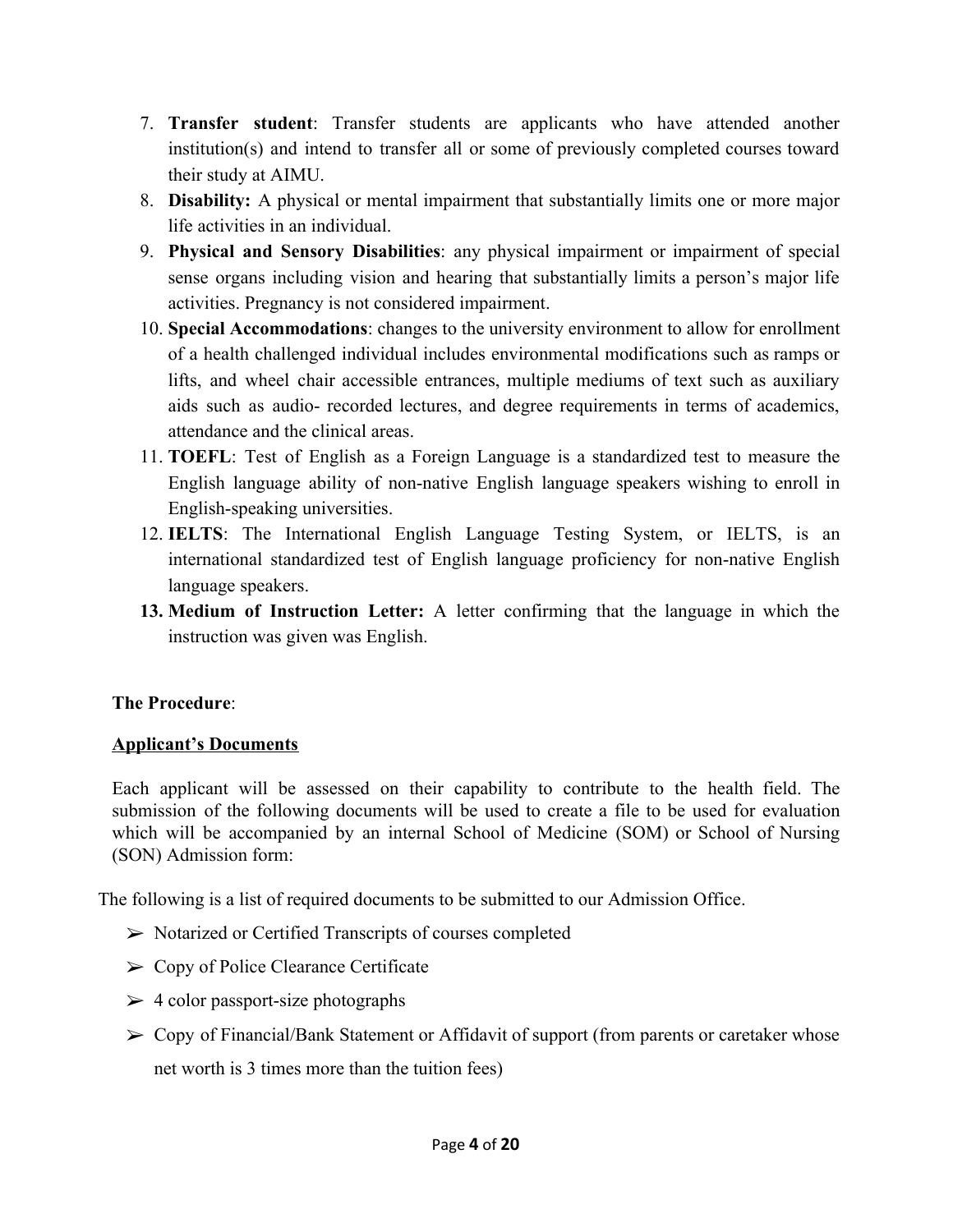- ➢ Notarized Passport or Passport book where required
- ➢ Signed Personal Statement
- $\geq 2$  Letters of Recommendation
- $\triangleright$  Immunization and Medical fitness Certificate from Licensed physician with stamp.
- $\triangleright$  Psychological assessment report from licensed physicians on mental ability /stability for going through the fast paced MD program.

Each applicant will be evaluated by the Director of Admissions and Admissions Committee as an individual using the guidelines set forth. All documents will be verified for authenticity by:

- Ensuring it issued by an academic institution, by an examination board or by a legal entity authorized to issue academic documents. All documents must be received directly from the academic institution that issued them, contain the appropriate seals and signatures and unless issued in English directly by the academic institutions themselves, documents translated in English must be submitted together with the original language documents issued by the institutions.
- Establishing the existence of the institution. This will be accomplished by checking for existence in the International Handbook of Universities/FAIMER or another independent source.
- Verifying the institution offers the program indicated on the document. This can be done through internet, fax or via email.

The verified documents will then be attached to an evaluation form and a folder made, and this folder will be forwarded to the committee for evaluation (See Appendix A for the form)

The University offers prospective students three methods of entry into its courses: at the high school level, Associate /A level OR with an undergraduate degree.

## *SOM: Academic Entry Requirements:*

**Indian Students:** Completion of 12<sup>th</sup> Grade Otherwise known as 10+2 to include passes (Grade C or 40 and above) in:

- 1 semester (8-10 Hours) of General and/or Inorganic Chemistry, there must be a laboratory portion to this class.
- 1 semester (8-10 Hours) of Organic Chemistry, there must be a laboratory portion to this class
- 2 semesters (8 hours) of Biology/Lab or Zoology
- 2 semesters (8 hours) of Physics/Lab
- 2 semesters (6 hours) of English
- 2 semesters (6 hours) of Mathematics Calculus and Statistics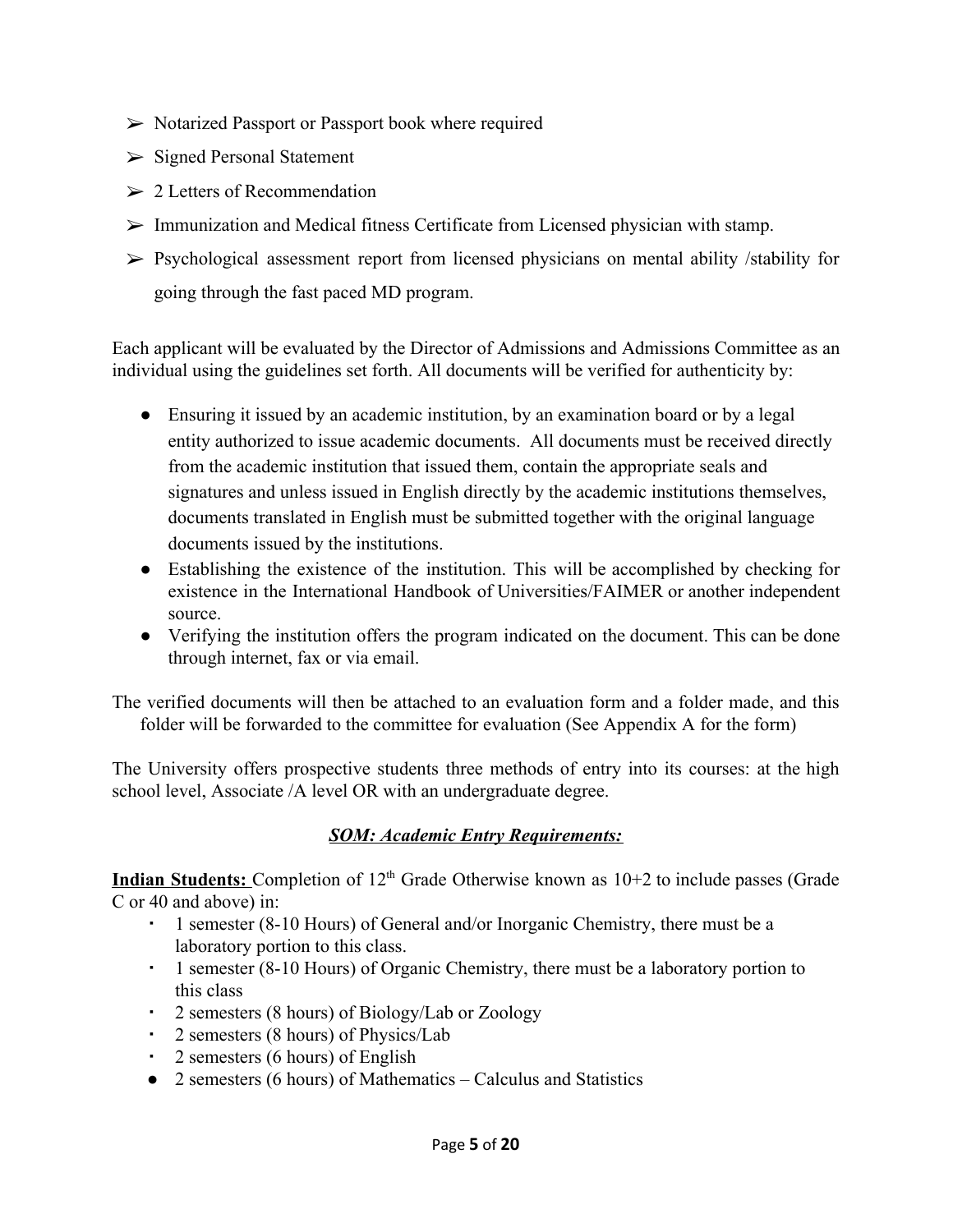If all the criteria are met then the student will be placed in CMED 1.

**African Students:** Completion of the West African Senior School Certificate Examination with a high school diploma to include passes (Grade D and above) in:

- English
- Math
- Chemistry
- Biology
- Physicis

If all the criteria is met these students will be placed in Pre-Med 1/Foundation 1.

**North American. Caribbean Students:** should have Completion of 5 CXC subjects with (Grade 3 and above) or a high-school diploma to include (passes with grade C and above):

- o English
- o Math
- o Chemistry
- o Biology
- o Physics/ Integrated Science

If all the criteria is met these students will be placed in Pre-Med 1/Foundation 1.

**Students with the A-level qualifications/ Cape Certificate:** students should have passes in

the following subjects:

- o General Paper
- o Math,
- o Chemistry,
- o Physics,
- o Biology

If all the criteria is met these students will be placed in CMED 1.

## **Students with a Bachelor's Degree: should possess 90 credit hours to include:**

- 6 Hours of Biology/Lab
- 6 Hours of Mathematics Calculus and Statistics
- 8 Hours of Physics/Lab
- One year of Chemistry/Lab:
- 1 semester (8-10 Hours) of General and/or Inorganic Chemistry, there must be a laboratory portion to this class.

1 semesters (8-10 Hours) of Organic Chemistry, there must be a laboratory portion to this class

- 6 Hours of English
- Humanities Courses (6 Hours) (can include additional English course work, Languages, Art, Music, History, Philosophy, Psychology, Religion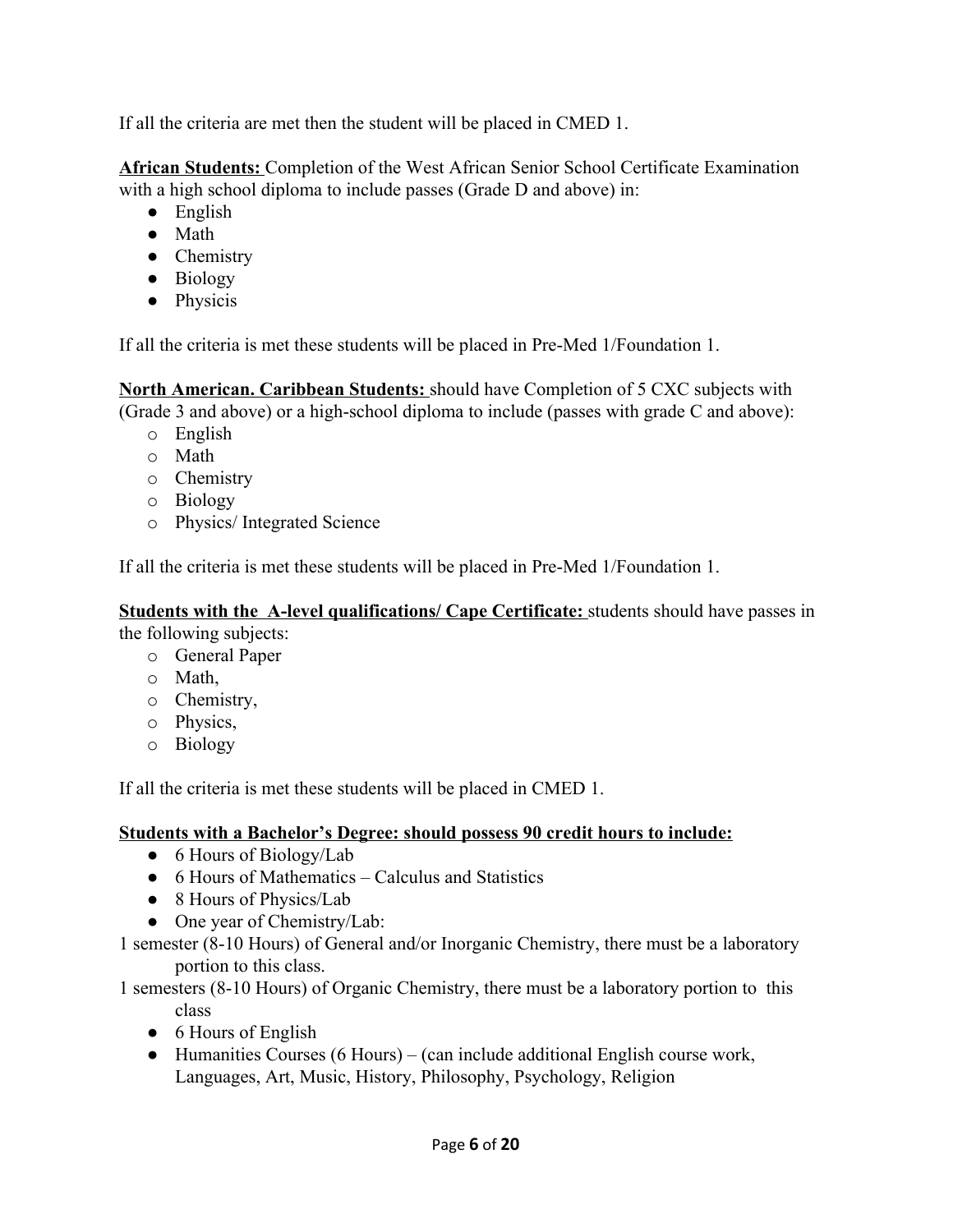Further, these students will be required to have one letter of recommendation from their former institution and undertake an interview process (See Appendix A: Criteria And the Interview).

**AIMU Administered entry exam**. Students meeting the criteria to be placed directly to Med 1 will be given an entry examination administered by AIMU. This exam will attest to the student's basic knowledge. A pass mark of 70% is required. The result of this exam will confirm whether the student can be placed directly to Med 1. A similar exam would be administered to AIMU Pre Med students upon completion of the final semester of Pre Med, before promotion to Med 1.

**TOEFL** exam with a passing score of 80% is required for all students who are non-native English language speakers. If TOEFL was not done, the student must provide a letter from the last institution of study validating that the language taught in was English and can attest to the proficiency of the student and the program was completed no more than 2 years prior. **(Medium of Instruction Letter)**

**IELTS:** For Students who have not taken TOEFL, IELTS would be the 2nd option for non-native English language speakers. The academic or general version can be taken with an overall band score of 6 or higher. If IELTS was not done, the student must provide a letter from the last institution of study validating that the language taught in was English and can attest to the proficiency of the student and the program was completed no more than 2 years prior. **(Medium of Instruction Letter)**

Other factors which makes the review of the candidate more favorable includes: volunteer service, clinical exposure, research, and leadership positions.

If all the criteria are met, these students will be placed in Med 1.

All applications for the Premedical and the Basic sciences will be screened initially by the Director of Admissions for completed documents and courses of study and will be offered an initial conditional acceptance letter. For the issue of this letter the submission of a signed personal statement is necessary. The admission will be finalized on submission of all required documents, payment of all required fees and an admission eligibility assessment report from the admissions committee following the student interview.

## **Interview Process: -**

Video interviews will be conducted with all potential applicants. An interview is scheduled upon receipt and review of the student's Transcript, Personal Statement, Application Form, Passport Copy, TOEFL or IELTS Result or English Language Verification Letter and 2 Recommendation Letters. Once received, the Admissions Committee members will review the file to reach a decision. Thereafter, the candidate will be informed that they are being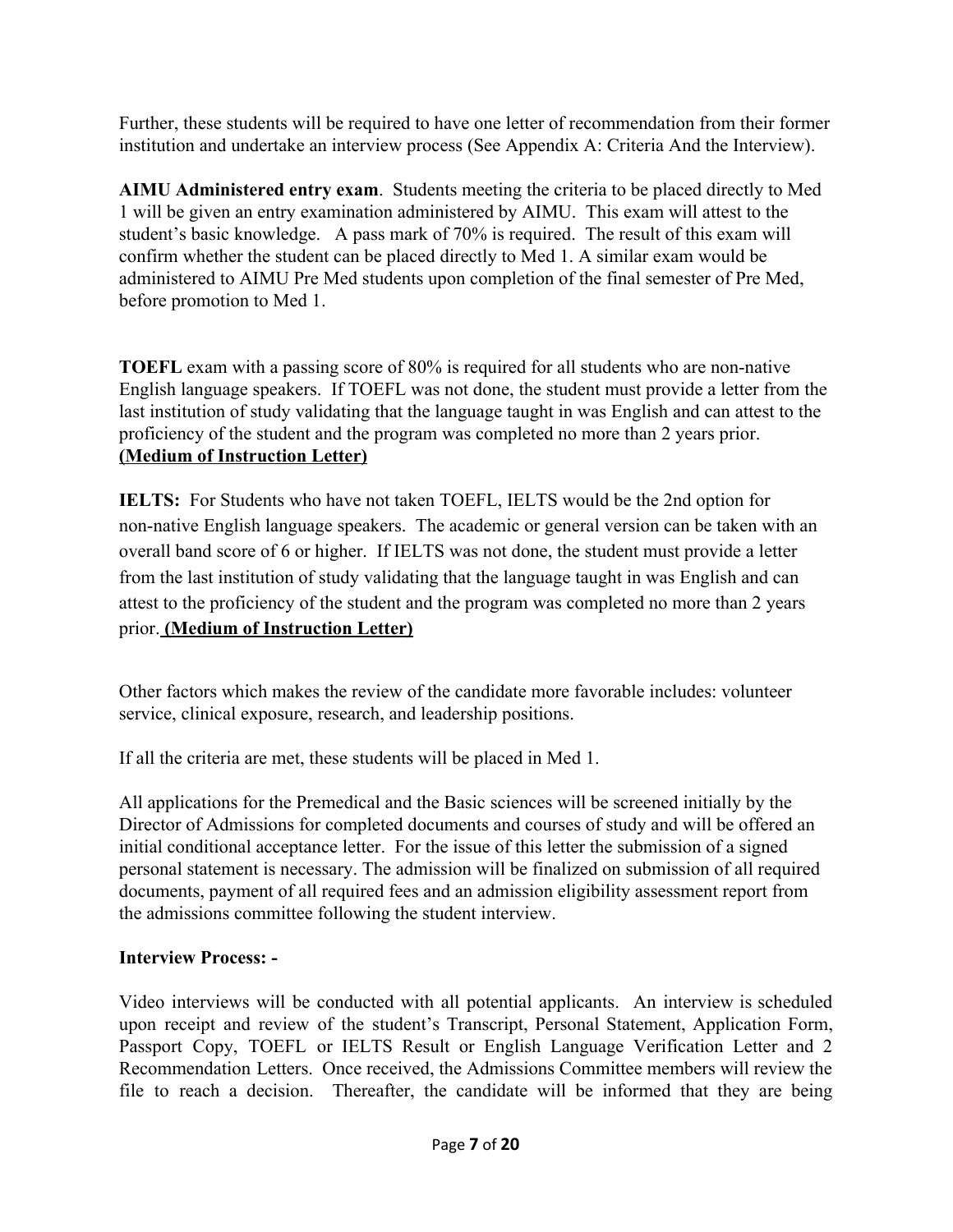considered for the program they applied for and the interview will be scheduled. During the interview, a series of questions will be asked to the candidate and a general briefing on the campus and island life will be given. After the interview, a report will be presented to the Chair of the Admissions Committee. The chair will in turn inform the Director of Admissions and the Dean of Medicine/Assoc dean of Nursing. After the approval is received, the Admissions Director issues the offer letter to the candidate.

The process from applying, to interview, to receiving the offer letter should turn around within 1 week or 5 working days.

### **Completion of the 4 semester program of Pre-med will also award direct entry in the Medical Program due to candidates holding 90 credits and being assessed for intellectual, physical, and behavioral eligibility during the program**.

- Students not meeting the criteria upon evaluation will be instructed to register for additional courses according to the deficiency and placed accordingly.
- Students whose academic records do not meet the minimum requirements, whose applications are incomplete, and/or whose admission is not supported by the program will not be granted admission.
- Students wishing to transfer into the university will be evaluated based on the transfer requirements.
- Students claiming disability will be evaluated based on the disability requirements.

## **Other Requirements:**

**Health Insurance:** All students joining the Medical and Nursing programs at AIMU must have Health Insurance from the beginning of the program throughout the entire program.

## *SON: Academic Entry Requirements:*

Caribbean Secondary Examination Certification (CSEC) in English, Mathematics, Chemistry, Biology and any other subjects(general proficiency grades one, two and three) or General Certificate Examinations (GCE) with grades A, B, C. or students with the equivalent grades for subjects relevant to the entry requirement of the university of AIM-U.

#### *Acceptance of transfer of nursing students from another University:*

A student studying in an undergraduate BSN Nursing Course can be allowed transfer to the Nursing Program, providing that the Nursing School to which they are or previously attended is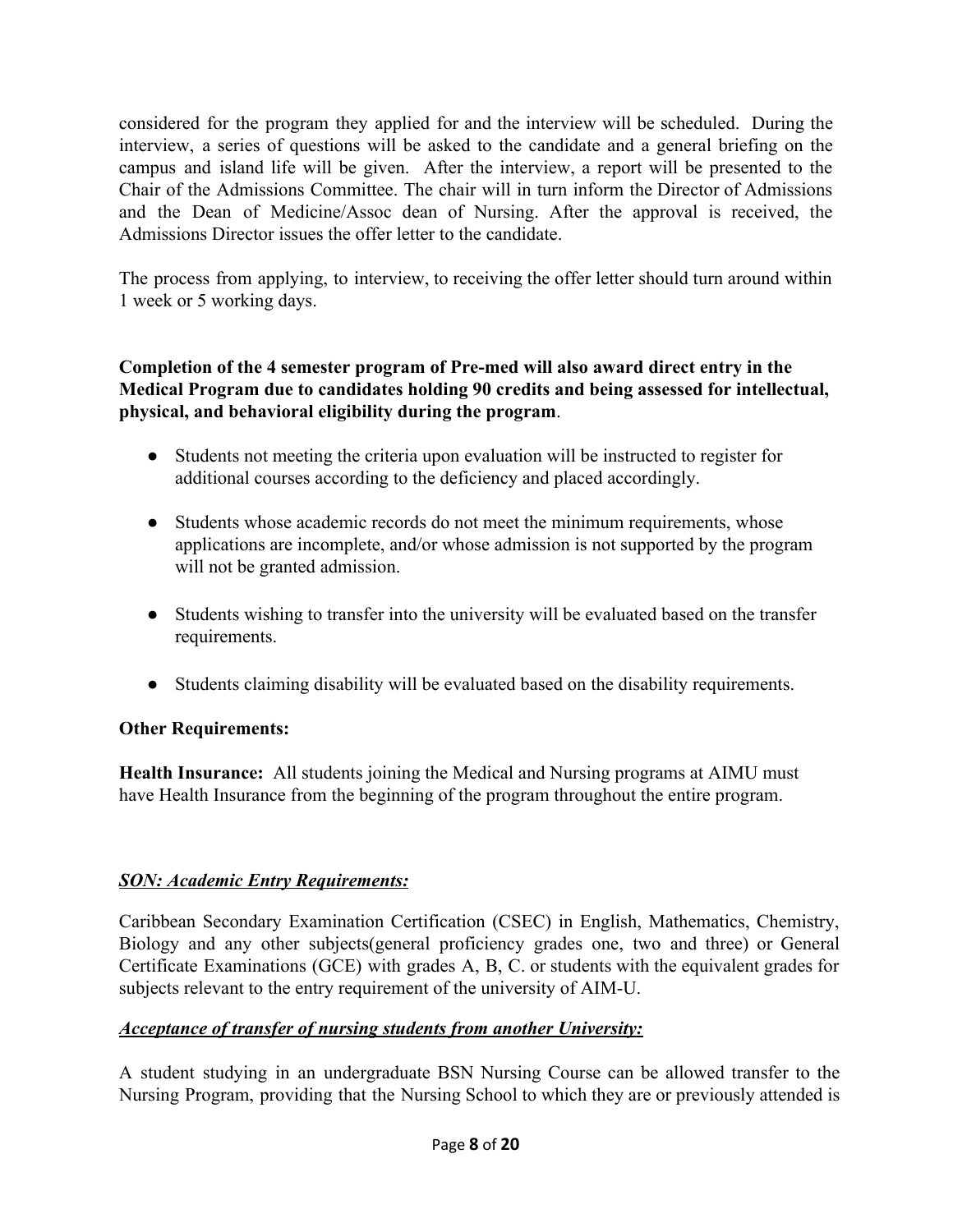a recognized and approved School of Nursing. Students will be placed in the program according to their level and credits given for courses that were pursued and which reflected the same as that of the Nursing School in the University. Students with disabilities will be evaluated according to University Policies.

## *Additional Considerations*

**Fraud:** AIMU will not admit any applicant on the strength of information considered to be fraudulent or plagiarized, and can reject the application under these circumstances. The presence of 1 or more of the following indicators may provide a suspicion of fraud:

- The document shows grades that are very high by the standards of a system where grades are typically clustered at the lower end.
- The format of the document is unusual for the institution or the system of education.
- The document contains inconsistent typeface elements.
- The document contains spelling errors.
- The document is marked as "confidential" and yet it is submitted by an applicant.
- The transcript or diploma is a colored photocopy.
- Lines, words, numbers, etc. appear crooked on the page.
- Lines, words, numbers, etc. are missing from the use of white-out.
- The document is not signed and/or sealed.

Where an applicant is suspected of having provided a fraudulent or plagiarized application the application will be assessed through verification with the academic institution or referee.

All applicants should be aware that the University reserves the right to routinely investigate all documents submitted with an application.

**Criminal Convictions**: It is the duty of the applicant to disclose any relevant convictions. Any application with a criminal conviction or suspicion thereof, will be referred to Mr. Leo for further investigation of the relevant criminal conviction and an offer will be made based on Mr. Leo's recommendations and the applicants other admission documents.

**Interactions between the University and the applicant:** AIMU will not tolerate any communication from an applicant that is not conducted in a professional, courteous, and respectful manner. Hostile, aggressive or otherwise inappropriate behavior or language, whether expressed verbally or in writing, and excessive levels of contact, will be viewed seriously and may adversely affect the consideration of an application or complaint.

## **Transfer Students**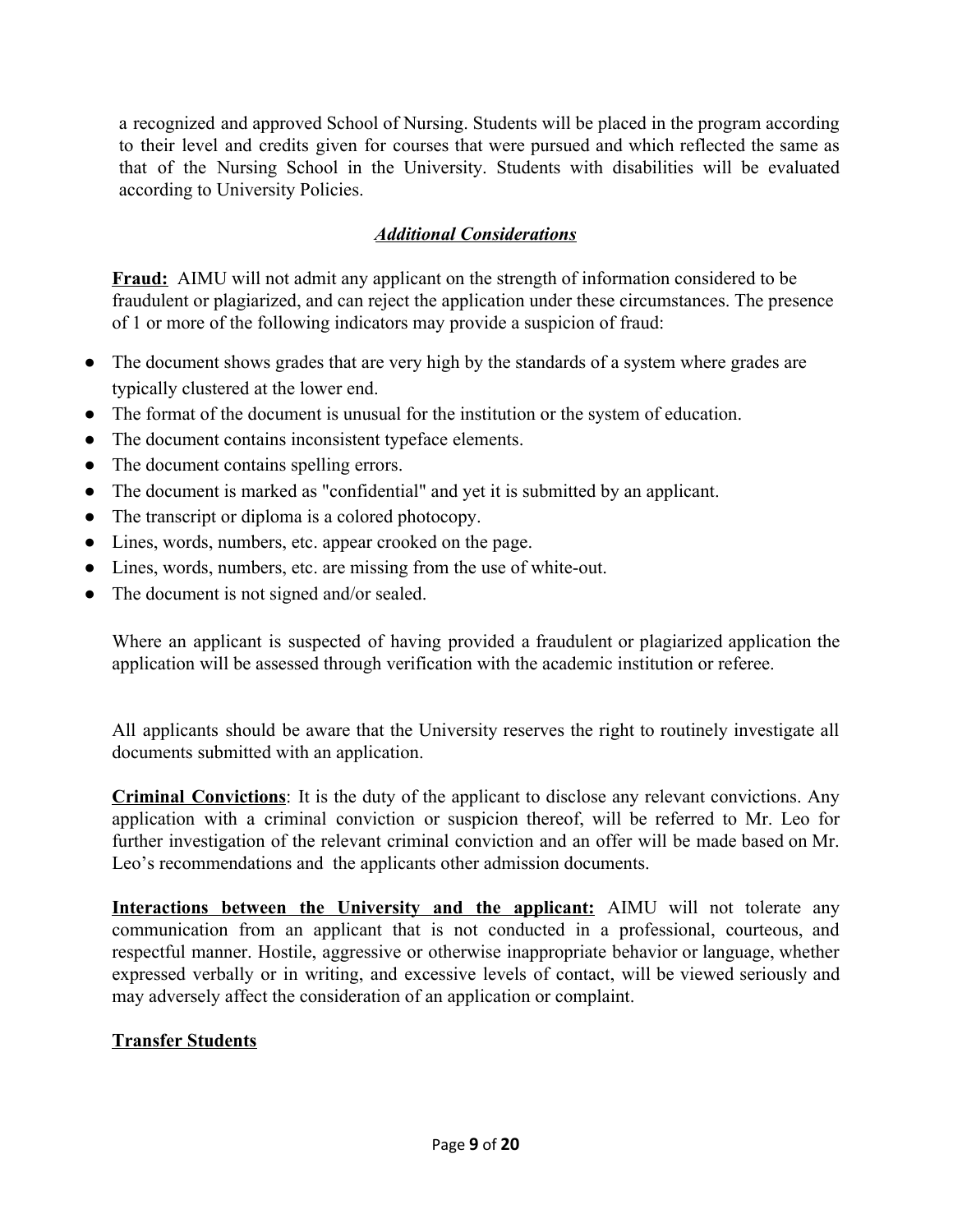All transfer students are evaluated by Dean/Assoc Dean of Clinicals, Admission Committee and Registrar.

AIMU medical curriculum is a traditional curriculum divided into 3 main phases:

-Basic Medical Sciences – M1 to MD4

-MD5 – Preparation for standardized exams and ICM

-Clinical rotations

The students are allowed to transfer to any phase of the curriculum except the final year of the program.

# **Students who wish to be considered for transfer to AIMU Basic Sciences must meet all of the following criteria:**

- 1. Medical school transferred from must be listed in the World Directory of Medical Schools
- 2. Medical curriculum transferred from must be compatible to AIMU curriculum
- 3. Successful verification of credentials
- 4. Must have written letter of good standing from a faculty at previous institution
- 5. Must have successfully completed the courses for appropriate placement

Transfer students must complete the required application form and submit all mandatory documents required for new students, including an official transcript from their present institution as well as all past academic institutions.

If there are any red flags mentioned in the World Directory of Medical Schools regarding the Institution being transferred from, the red flag would be considered on a case by case basis and a decision would be made by the Admissions Committee based on the severity of the red flag

For students transferring into the Premedical program, the transferability of course credit earned at a post-secondary institution is limited to a total of 60 semester hours, regardless of the total number of hours earned.

Applicants must have a cumulative grade-point average (GPA) of 2.0 or more for all college-level work attempted at the last institution attended, provided at least 12 credit hours (or the equivalent thereof) were attempted there.

For Medical Students transferring into the Basic Medical Sciences, credits will be evaluated and awarded accordingly. Placement examination(s) in specific subjects may be required for accurate transfer credit and determination of placement. Please see below.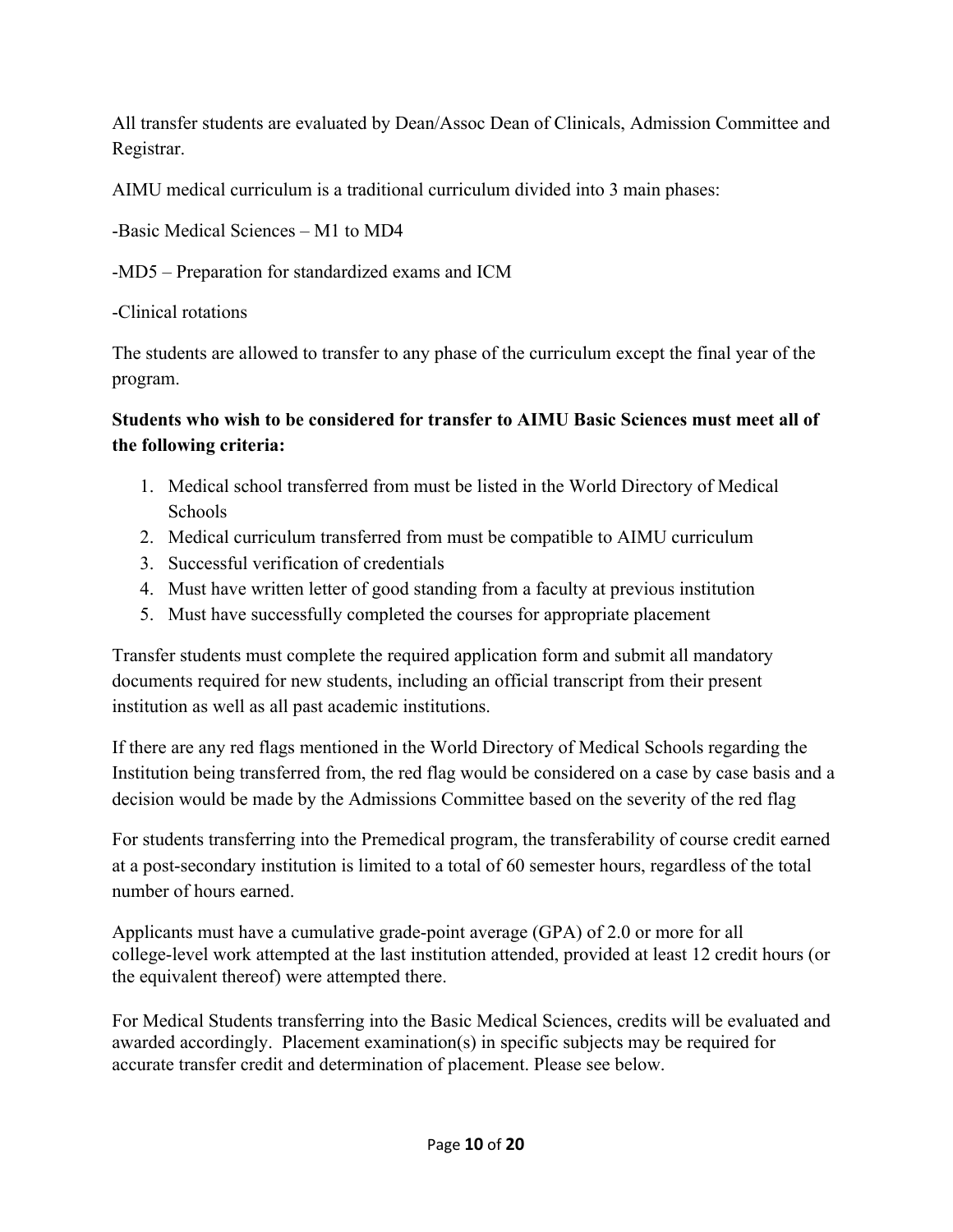If there is a significant gap in the time off taken, as specified below in the Breaks in academic progress, NBME examinations are given.

Students transferring into Basic Sciences should have completed 60% of the prerequisite courses before consideration into next stage. Subject exams will be given for the 40% of incomplete courses and upon passing them students will be placed in the next phase of MD program. If students fail the exam(s), they can be considered for next stage but will be limited to the number of courses and will have to take the monthly exams for the failed courses. Student support through mentoring, extra classes, practice questions and study skills and self-reflection classes will be provided.

Medical students transferring into the Clinical Phase of the MD Program are expected to have passed USMLE step 1 or NBME basic sciences comprehensive exam. If neither of these exams has been passed, the student is expected to pass the NBME basic science comprehensive exam (Exit 1 Exam) administered by AIMU.

Students transferring to clinical after completing part of their clinical will be admitted after review of the assessments and logbooks from the previous rotations. Students will be expected to clear Exit 1 exam (NBME basic science comprehensive) and exit 2 (NBME comprehensive clinical exam) before graduation certificate is granted. Transfer students should not be accepted into the final year of the program except under rare circumstances.

## REVALIDATION PROCESS FOR TRANSFER STUDENTS INTO CLINICALS.

The process is called Credit revalidation / - through standardized exam NBME subject exams, clinical and NBME Exit I or USMLE I and Exit II or USMLE II exams. The level of exam depends on the level of transfers. Student must register for a minimum of one year of study.

If you encounter the following situation, credit re-validation must be recommended for the candidates.

1. Previous school closure,

2. Inability of the other school to verify its transcripts before transfer admission , Premedical transcripts , MD admission , unofficial transcripts , course attendance must be verified , the fear is that the transcript verification service may not available for that particular student .

3. If the candidates choose to perform Voluntary revalidation to get consolidated transfer credits (only recommended for MCI).

4. Should be done within 7 years of the course work,

5. Curricula equivalency must be certified by Dean.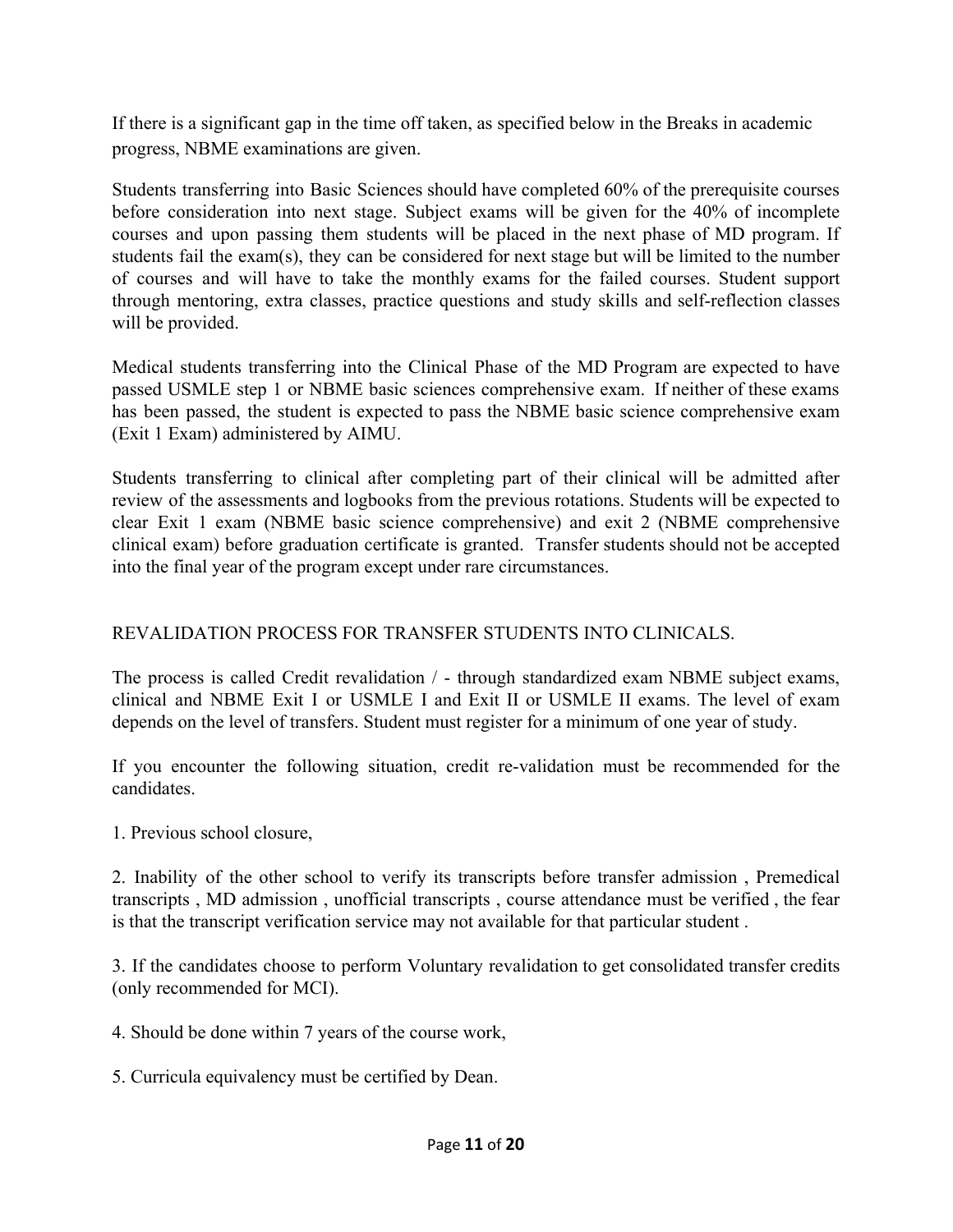6. Customize the revalidation process with a credit revalidation application

### **Transfer to clinical process**

**Responsible office:** Admission committee and Director of admissions

**Report to:** clinical monitoring committee and the Deans

Transfer to clinical enquiries reaches Mrs. Jyoti – Clinical coordinator (US)

- 1. Clinical coordinator will direct the enquiries to Director of admission (DOA)
- 2. DOA will provide provisional acceptance on receipt of official/unofficial transcript
- 3. DOA will request required documents for transfer (See **RDT**)
- 4. Admission committee will arrange interview with the applicant within 48hrs of initial enquiry
- 5. Interviewer will use Transfer admission interview form (**TAIF**)
- 6. TAIF will be submitted to admission committee within 24hrs of interview
- 7. Admission committee will review the TAIF and supporting documents, using transfer student policy and protocols to determine the acceptance of applicant.

 (Refer to transfer student protocols **TSP** – to determine if students require to fulfill any further requirements)

8. Decision on applicant by the admission committee will be reported to the DOA

9. DOA will offer the final acceptance letter after receipt of all the required documents (see RDT) and

Fee and malpractice insurance clearance

10. DOA arranges career counseling before student commences rotation

## **Transfer student protocol (TSP)**

Types of transfers:

1. Student transferring after basic sciences (**ABS**)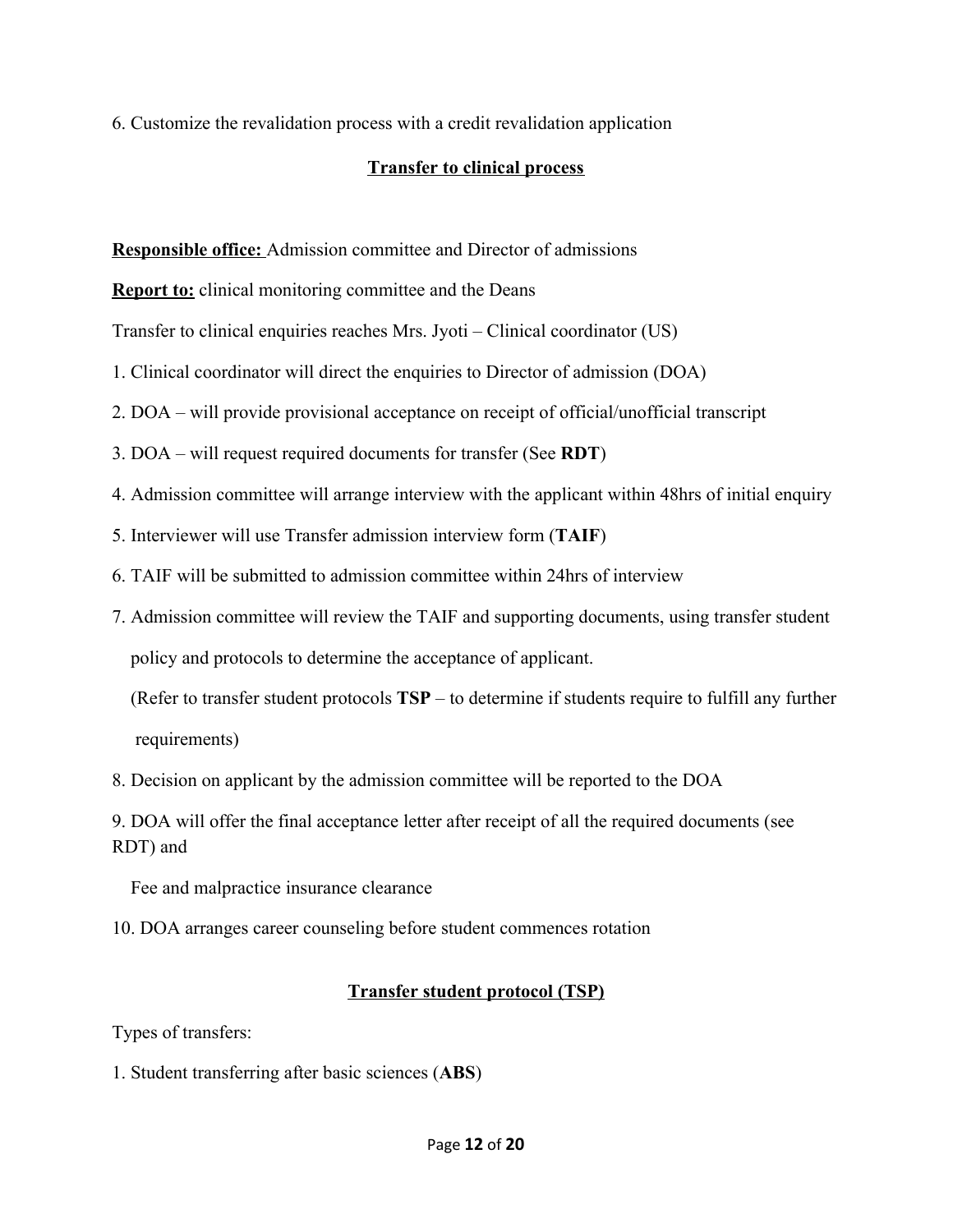2. Student transferring in the middle of clinical to third or final year (Final year is only accepted under exceptional circumstances**)**

#### **Student transferring after basic sciences**

- 1. Intends to take MCI and practice in India (For single transcript)
	- a. Transfer from one MCI approved foreign medical school to another

 - Student understands and agrees to the transfer regulations of Medical Council of India (MCI)

- Should consult with the MCI or refer to MCI website on the current updated regulations
- If there are no clear regulations available for your reference then the student must seek no

Objection before transfer

- Student has to fill and sign the form **(Understanding of MCI regulations)**
- b. Take all the basic science exams and NBME comprehensive basic science exams

 c. Break – If more than 12-month break, the student is expected to join from MD5 after successful completion of each of the previous semester exams.

#### 2. Intends to take USMLE and practice in US (No single transcript)

- a. Normal protocol
- b. Breaks same as 1.c

## **Students transferring from clinical to clinical**

*Transfer to final year (Semester 4-6) will be only considered under exceptional circumstances and also follow the below protocol*

#### 1. Intends to take MCI and practice in India (For single transcript)

a. Transfer from one MCI approved foreign medical school to another

 - Student understand and agrees to the transfer regulations of Medical Council of India (MCI)

- Should consult with the MCI or refer to MCI website on the current updated regulations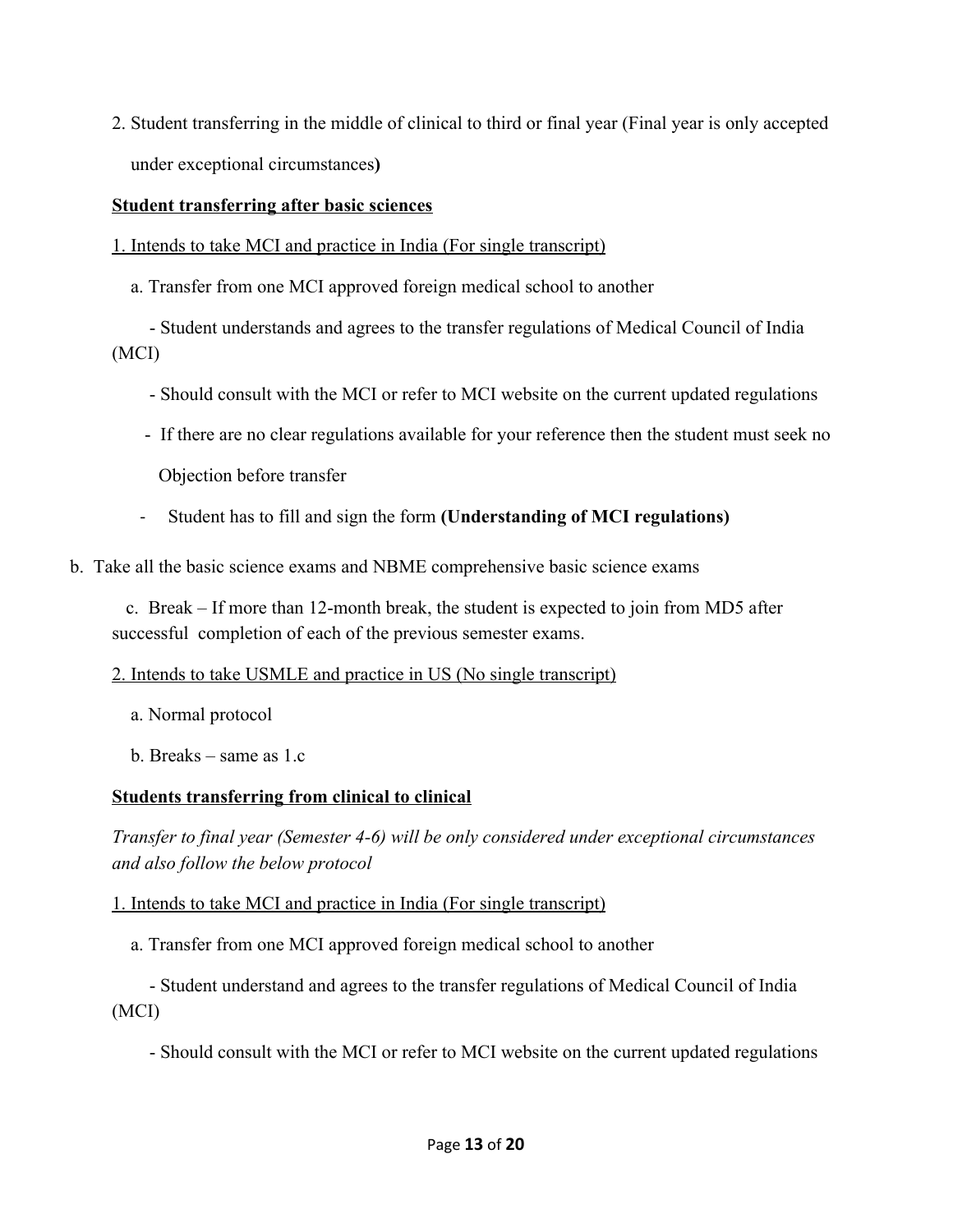- If there are no clear regulations available for your reference then the student must seek no Objection before transfer
- Student has to fill and sign the form **(Understanding of MCI regulations)**
- b. Take all the basic science exams and NBME comprehensive basic science exams.
- c. Required to complete all 6 semesters of clinical

### 2. Intends to practice in US

 a. Follow the normal protocol for transfer to first 3 semesters of clinical (final year will be dealt with on a case-by case as determined by the admission committee)

 b. Break of more than 6 months the student will be expected to successfully complete the NBME exams in each of previous rotations.

### BREAKS in academic progress:

- **Basic sciences to basic science** Students wishing to transfer to basic sciences after a more than 1 year break are required to take the subject based NBME exam administered by AIMU for all completed courses before decision can be taken for appropriate placement. This will be required regardless when the courses were passed.
- **Basic science to clinical** More than one year and if the student has not completed USMLE step 1 – will be required to pass NBME basic science comprehensive science exam administered by AIMU (Exit 1 exam). The same rules for students who have passed step 1 but have 2 years break after basic sciences.

Any MD/MBBS holder from another institution cannot be awarded any transfer credits toward any part of AIMU Medical Program, including Basic Medical Sciences and Clinical Sciences.

Any Courses completed through distance/online learning programs are not eligible for transfer.

Advanced standing credit is not given for courses taken in graduate or professional degree programs, such as Chiropractic, Dentistry, Podiatry, Pharmacy, Physical Therapy, and other health professional programs.

Based on the medical school from where the medical student is transferring from, the student may need to repeat certain courses to satisfy specific licensure (and/or eligibility) requirements.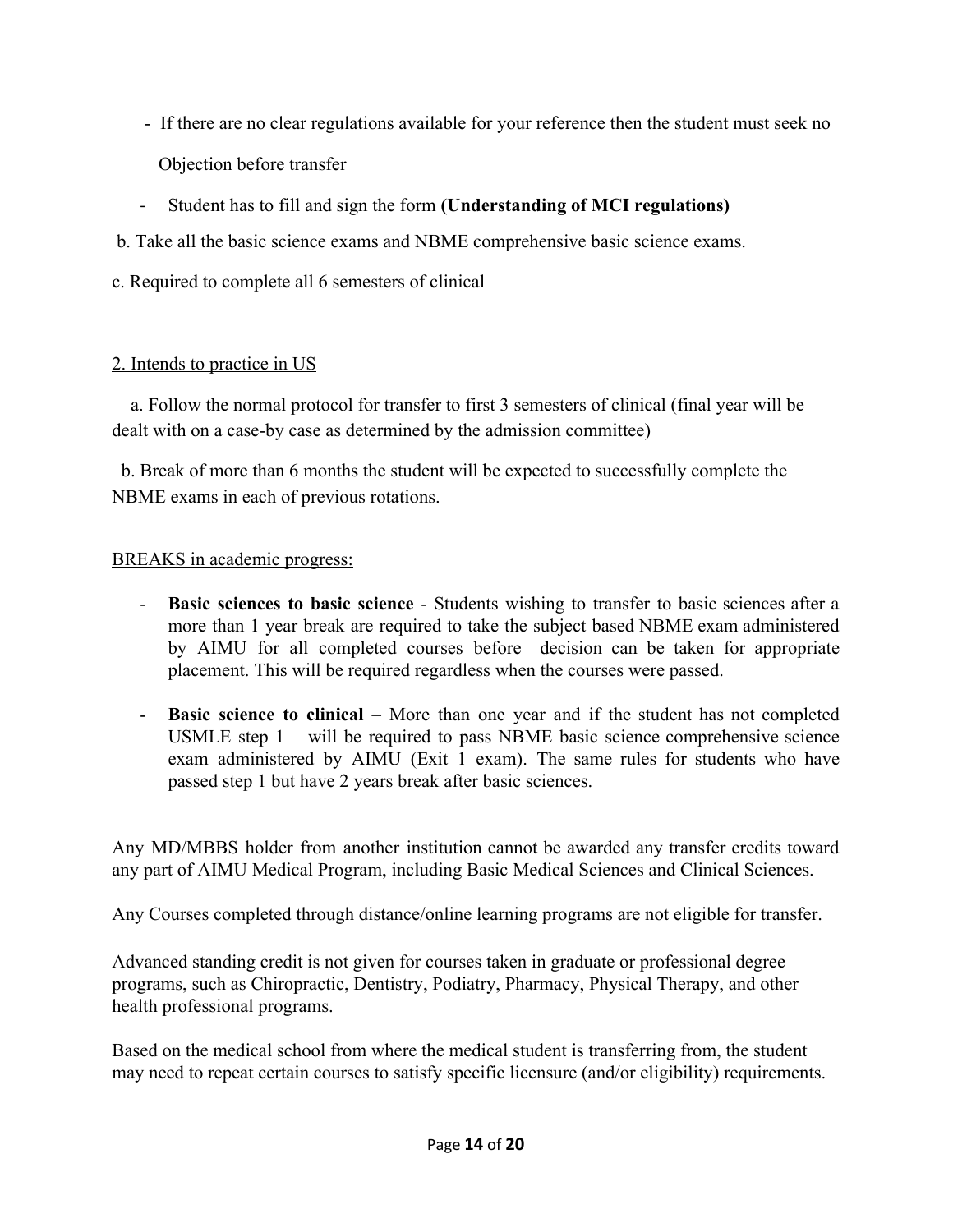Transfer of graduate credit and course revalidation are separate issues. Transfer of graduate credit refers to evaluating and approving graduate credit taken at another institution to be counted toward an IU graduate degree. Course revalidation applies to coursework older than seven years. All coursework, whether taken at IU or transferred in, is subject to the course revalidation requirements based on the student's degree program. Approval of coursework for transfer credit does not satisfy the course revalidation requirements.

## *Transfer of Graduate Credit*

If you have taken graduate course work at another institution, you may be able to count it toward a graduate certificate, degree, or licensure program. This course work must meet the following requirements:

- All course work transferred must be from an accredited college or university.
- An official transcript is required for course work to be transferred.
- No transfer credit will be given for a course with a grade lower than B.
- Courses graded P (Pass) may not ordinarily be transferred into education graduate programs.
- Courses graded S (Satisfactory) may be transferred only if a letter is received from the course instructor stating that the student's performance in the course was at or above a grade of B.
- All transferred courses must be relevant to the student's program of studies.
- A course description or syllabus may be required in order to judge the appropriateness of course work to be transferred.

## **Readmission of Former Students**

## *Definitions:*

Former student: A student who was admitted to AIMU, registered and attended classes without completing their degree.

**Withdrawn Student**: A student who has submitted a withdrawal request, and has received approval from the Dean and Registrar's Office.

**Dismissed Student**: A student who has received notice from the Registrar's office to discontinue their tenure based on academic or non-academic reasons.

**Academic break**: a period that a student can apply for as a break from the program which should not exceed 1 semester. If the period exceed 1 semester, the student must re-apply.

## *Procedure:*

1. Students that have withdrawn, been dismissed or exceeded the limitations of the academic break must apply for readmission.

2. All readmission students are mandated to fulfill the current admission requirements.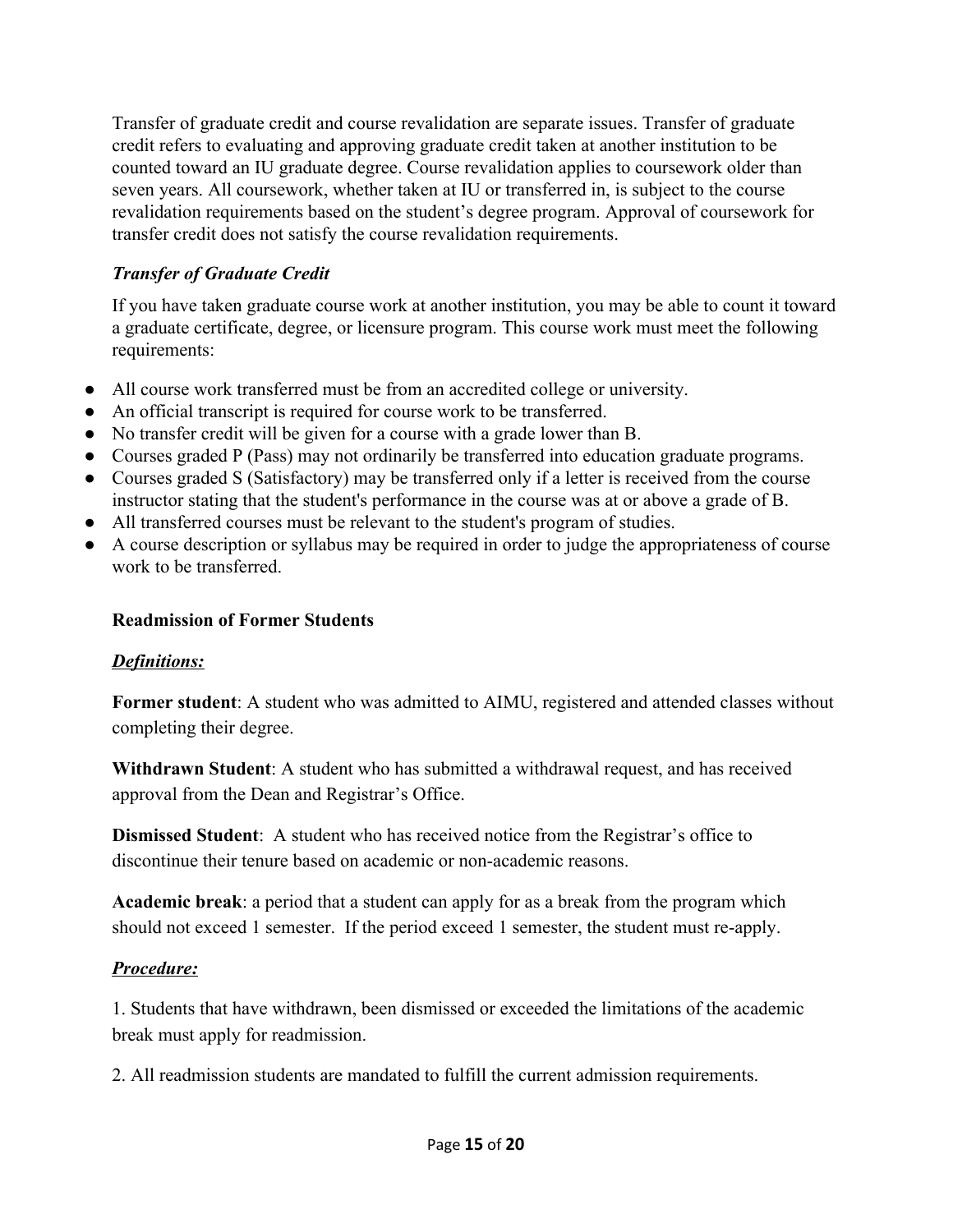3. Placement will be determined on a case by case basis with evaluations from both the promotions and academic committee to make the final decision on whether the re-admission will be approved.

## **Disabled Students**

All supporting documents will be needed for submission for any student with a health challenge or disability. Documents required for the evaluation process includes:

- Student Medical Certificate.
- Supporting documents- lab tests, doctor's notes, and list of medications
- 1. The supporting documents will be forwarded by the Director of Admissions to the Admissions committee for evaluation of each applicant. The claim will be affirmed for disability by the supporting documents in each of area for physical and mental impairment, limiting major life activities, and substantially limiting, according to the AAMC Manual of Medical Students with Disabilities.
- 2. Then each applicant will be assessed according to the admissions criteria for intellectual, ethical, physical, and emotional capabilities according to the technical standards listed below:

## **Disabled Students**

- 3. All supporting documents will be needed for submission for any student with a health challenge or disability. Documents required for the evaluation process includes:
- 4. Student Medical Certificate.
- 5. Supporting documents- lab tests, doctor's notes, and list of medications
- 6. The supporting documents will be forwarded by the Director of Admissions to the Admissions committee for evaluation of each applicant. The claim will be affirmed for disability by the supporting documents in each of area for physical and mental impairment, limiting major life activities, and substantially limiting, according to the AAMC Manual of Medical Students with Disabilities.
- 7. Then each applicant will be assessed according to the admissions criteria for intellectual, ethical, physical, and emotional capabilities according to the technical standards listed below:
- 8. Certain handicaps may prevent some candidates from meeting the minimum technical standard, if the school cannot take the necessary steps to accommodate the student admission will be denied.
- 9. On receipt of communication from the Admissions Committee the student will be notified in the usual manner on the status of acceptance.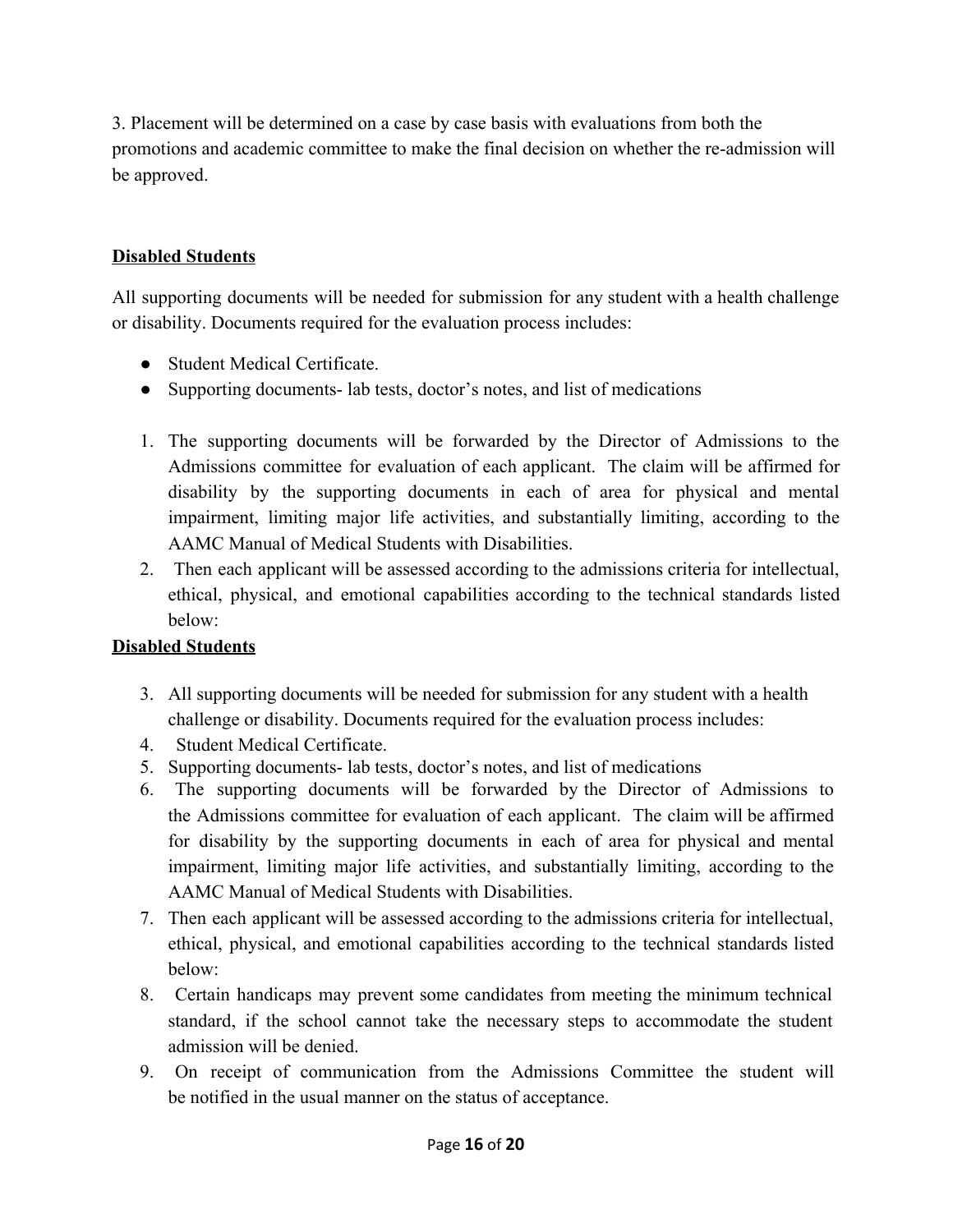- 10. If a student is accepted notice will be given to the Deans' office and Registrar's office to ensure staff is informed of the disability, that responsibility is taken with respect to the disability accommodation, and all parties know their role in meeting compliance obligations.
- 11. AIMU welcomes applications from individuals with disabilities and recognizes that high achievements despite such adversity often reflect personal potential beyond other applicants. The University will not be prejudiced by any disclosure of disability. We encourage you to contact us as early as possible to allow individual circumstances and support requirements to be considered if this might be relevant. All disabled students applying to medicine are encouraged to request a prospective visit to the University's department of student services. Students who indicate that they have a disability will be referred to the University's department of student services on enrolment. Please note that candidates are personally responsible for ensuring that evidence is provided about any specific learning disability or other factor affecting their physical or mental ability to practice as a doctor. AIMU invites all applicants to declare any significant adverse circumstances they believe have appreciably affected their ability to construct a competitive application and it is appropriate to include health or disability details on this. We are always happy to consider any potential concerns in advance.

### **Applicants with Specific Learning Difficulties (e.g. Dyslexia)**

- 12. Applicants with a specific learning disability will be asked to provide the University with evidence of this in the form of a recent (within the last 3 years) diagnostic assessment by an educational psychologist or other appropriately qualified professional. This evidence may also provide indications of recommendations for support, which can then be followed by a full assessment of need in higher education. Most commonly this relates to dyslexia which can be quite simply adjusted for. A further specialist assessment may be requested if the diagnostic report recommends support which is not obviously reasonable within a higher education or clinical setting.
- 13. Additional time is allowed for some students with specific learning disabilities in the written exam component in accordance with the usual University policies. However, there are no alternative arrangements for students in clinical examinations, since these are designed to carefully assess examinees against specific standards of fitness to practice.
- 14. If the specialist's report recommends support beyond additional time in written examinations, then this will be discussed by the Admission Committee to consider if the condition is of sufficient severity to prevent that person practicing safely as a doctor.

## **Mental health or behavioral difficulties**

15. Applications from people with significant mental health difficulties, past or present (e.g. personality disorders, deliberate self-harm or drug addictions, including alcohol) will be considered just as any other health or disability issue. C**oncentration, awareness, memory and ability to learn and understand** are very important for medical and nursing students**.** It may be appropriate to ensure an applicant has sustained a good full recovery over at least a two year period before they enter a highly competitive course such as medicine or nursing.

## **Legal and Fitness to Practice Obligations**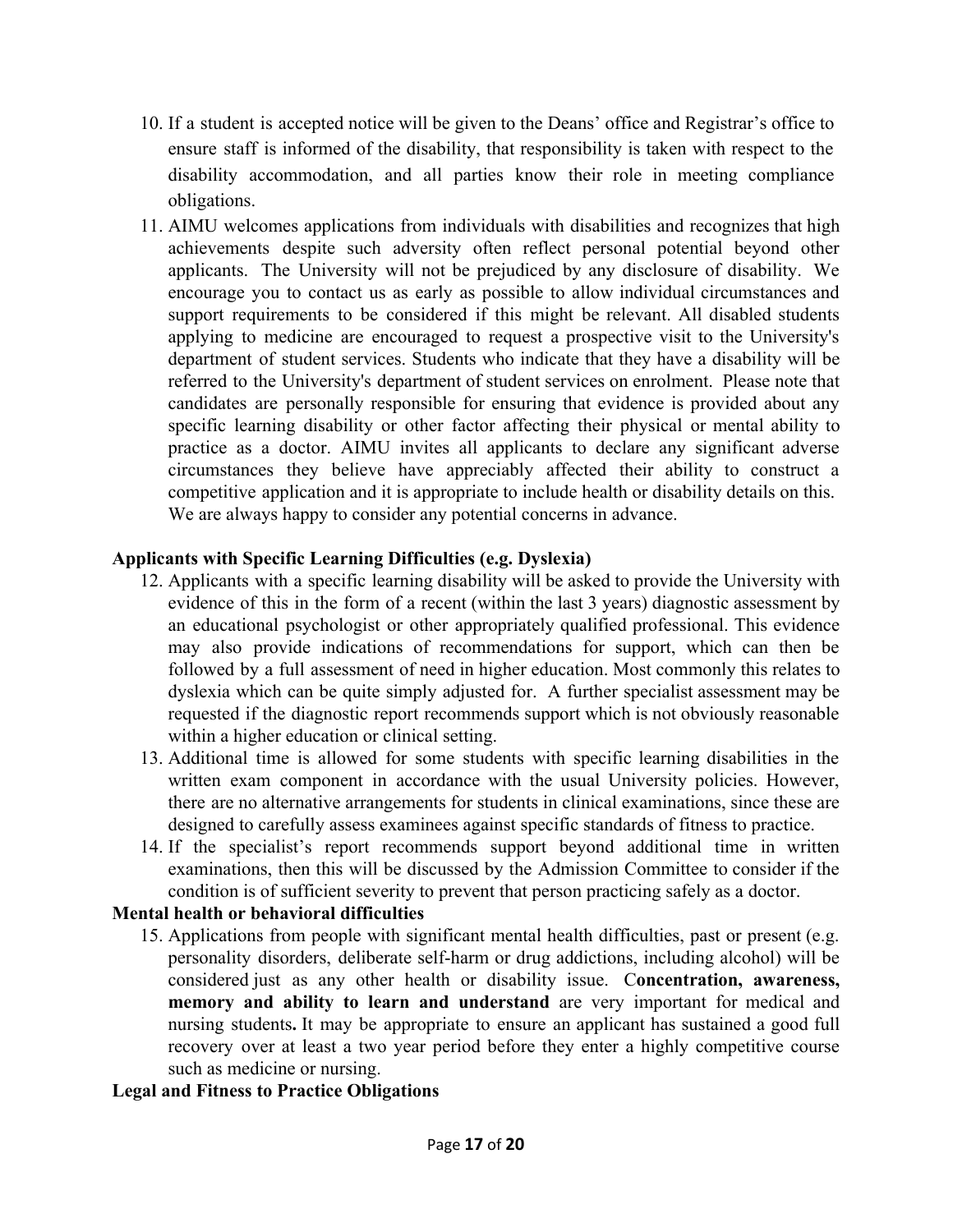- 16. The practice of medicine or nursing requires the highest standards of professional competence. **T**his means the University must evaluate whether there are particular circumstances that preclude a candidate being able to practice as a doctor or a nurse. Health matters will be separately considered by a separate panel informed by an Occupational Health assessment. This process would be run in parallel with the general selection process. A *disability*, for example, need not be a bar to becoming a doctor if the student can fulfill the rigorous demands of professional fitness to practice as a newly qualified doctor or nurse. Students with disabilities should seek prior advice from AIMU well in advance so that their individual circumstances can be considered. Applicants are expected to declare a history of any serious physical or mental disorder, and each applicant's circumstances will be dealt with on a case by case basis. A history of serious ill health will not jeopardize a career in medicine or nursing unless the condition affects professional fitness to practice.
- 17. Accepting someone who is unlikely to fulfill the demands of professional fitness to practice would not be in the interests of the student or the University. It would raise inappropriate expectations and would be contrary to the University's overriding duty of care to the public. Failure to disclose such a history would be regarded as dishonest and inappropriate conduct.
- 18. **If a student is found to have deliberately failed to disclose information that would have made him or her ineligible or given false information, the school can consider removing them from training on grounds of dishonesty.**

## **Technical Standards for Medical Admission (AAMC, 1979)**

**I. OBSERVATION:** Candidates must be able to observe demonstrations and participate in experiments of science, including but not limited to such things as dissection of cadavers; examination of specimens in anatomy, pathology and neuroanatomy laboratories; and microscopic study of microorganisms and tissues in normal and pathologic states. Candidates must be able to accurately observe patients and assess findings. They must be able to obtain a medical history and perform a complete physical examination in order to integrate findings based on these observations and to develop an appropriate diagnostic and treatment plan.

**II. COMMUNICATION:** Candidates must be able to communicate effectively and efficiently with patients, their families, and members of the health care team. They must be able to obtain a medical history in a timely fashion, interpret non-verbal aspects of communication, and establish therapeutic relationships with patients. Candidates must be able to record information accurately and clearly, and communicate effectively in English with other health care professionals in a variety of patient settings.

**III. MOTOR FUNCTION:** Candidates must possess the capacity to perform physical examinations and diagnostic maneuvers. They must be able to respond to emergency situations in a timely manner and provide general and emergency care. They must adhere to universal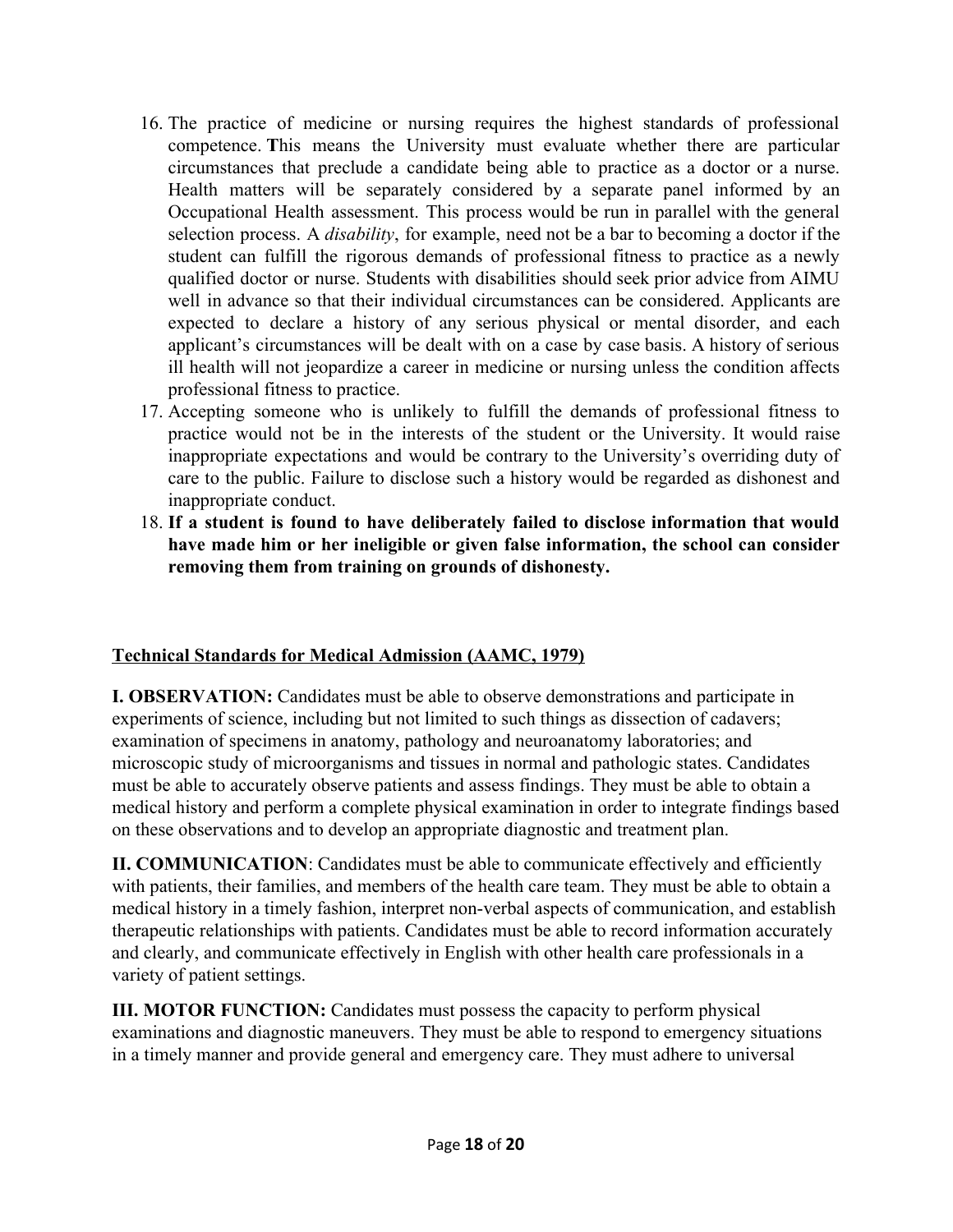precaution measures and meet safety standards applicable to inpatient and outpatient settings and other clinical activities.

# **IV. INTELLECTUAL-CONCEPTUAL, INTEGRATIVE AND QUANTITATIVE**

**ABILITIES:** Candidates must have sufficient cognitive (mental) abilities and effective learning techniques to assimilate the detailed and complex information presented in the medical student curriculum. They must be able to learn through a variety of modalities including, but not limited to, classroom instruction; small group, team and collaborative activities; individual study; preparation and presentation of reports; and use of computer technology. Candidates must be able to memorize, measure, calculate, reason, analyze, synthesize, and transmit information across modalities. They must recognize and draw conclusions about three-dimensional spatial relationships and logical sequential relationships among events. They must be able to formulate and test hypotheses that enable effective and timely problem-solving in diagnosis and treatment of patients in a variety of clinical modalities.

**V. BEHAVIORAL AND SOCIAL ATTRIBUTES:** Candidates must demonstrate the maturity and emotional stability required for full use of their intellectual abilities. They must accept responsibility for learning, exercising good judgment, and promptly completing all responsibilities attendant to the diagnosis and care of patients. They must understand the legal and ethical aspects of the practice of medicine and function within both the law and ethical standards of the medical profession. Candidates must be able to work effectively, respectfully, and professionally as part of the healthcare team, and to interact with patients, their families, and health care personnel in a courteous, professional, and respectful manner. They must be able to tolerate physically taxing workloads and long work hours, to function effectively under stress, and to display flexibility and adaptability to changing environments. They must be capable of regular, reliable, and punctual attendance at classes and in regard to their clinical responsibilities. Candidates must be able to contribute to collaborative, constructive learning environments; accept constructive feedback from others; and take personal responsibility for making appropriate positive changes. It is expected that minimum accommodation will be requested with regards to this set of standards.

**VI. ETHICAL AND LEGAL STANDARDS:** Candidates must meet the legal standards to be licensed to practice medicine in St. Lucia and the United States. As such, candidates for admission must acknowledge and provide written explanation of any felony offense or disciplinary action taken against them prior to matriculation. In addition, should the student be convicted of any felony offense while in medical school, they agree to immediately notify the Student Mentor as to the nature of the conviction. Failure to disclose prior or new offenses can lead to disciplinary action by that may include dismissal.

- 19. Certain handicaps may prevent some candidates from meeting the minimum technical standard, if the school cannot take the necessary steps to accommodate the student admission will be denied.
- 20. On receipt of communication from the Admissions Committee the student will be notified in the usual manner on the status of acceptance.